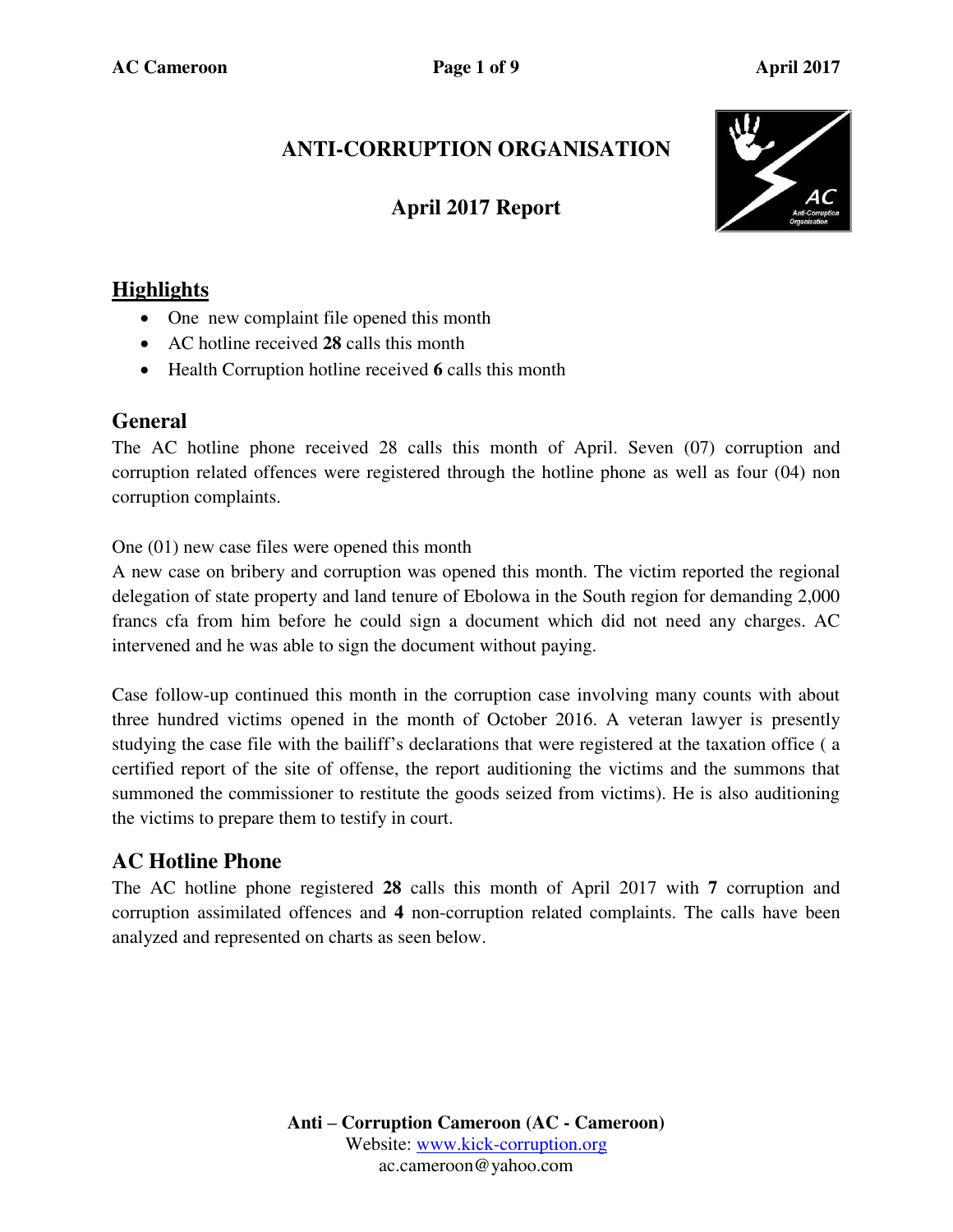

69% of AC calls this month of April were responsive while 31% of calls were non responsive



41% of callers of responded to calls this month reported complaints related to corruption, 35% reported no complaint while 24% had non corruption related complaints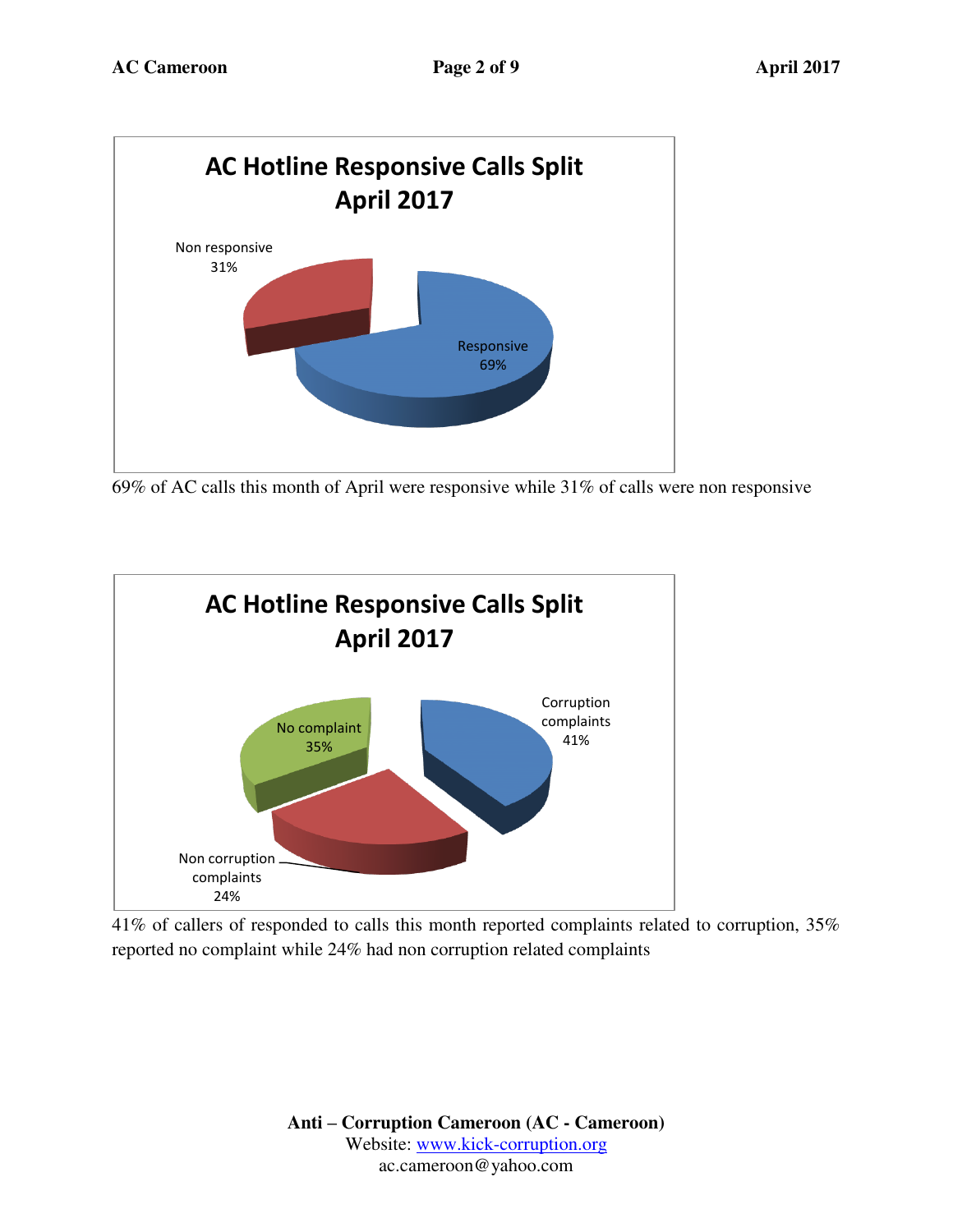

50% of callers who reported no complaint this month had information to give to AC, 33% claimed to have dialed the wrong the number while 17% had just gotten the number for the first time and wanted to verify the authenticity of the telephone number



As is the trend, complaints against bribery and corruption top the list of corruption complaints representing 50%, followed by complaints of extortion with 25%, misappropriation of state funds with 13% and lastly, complaints of fraud with 12%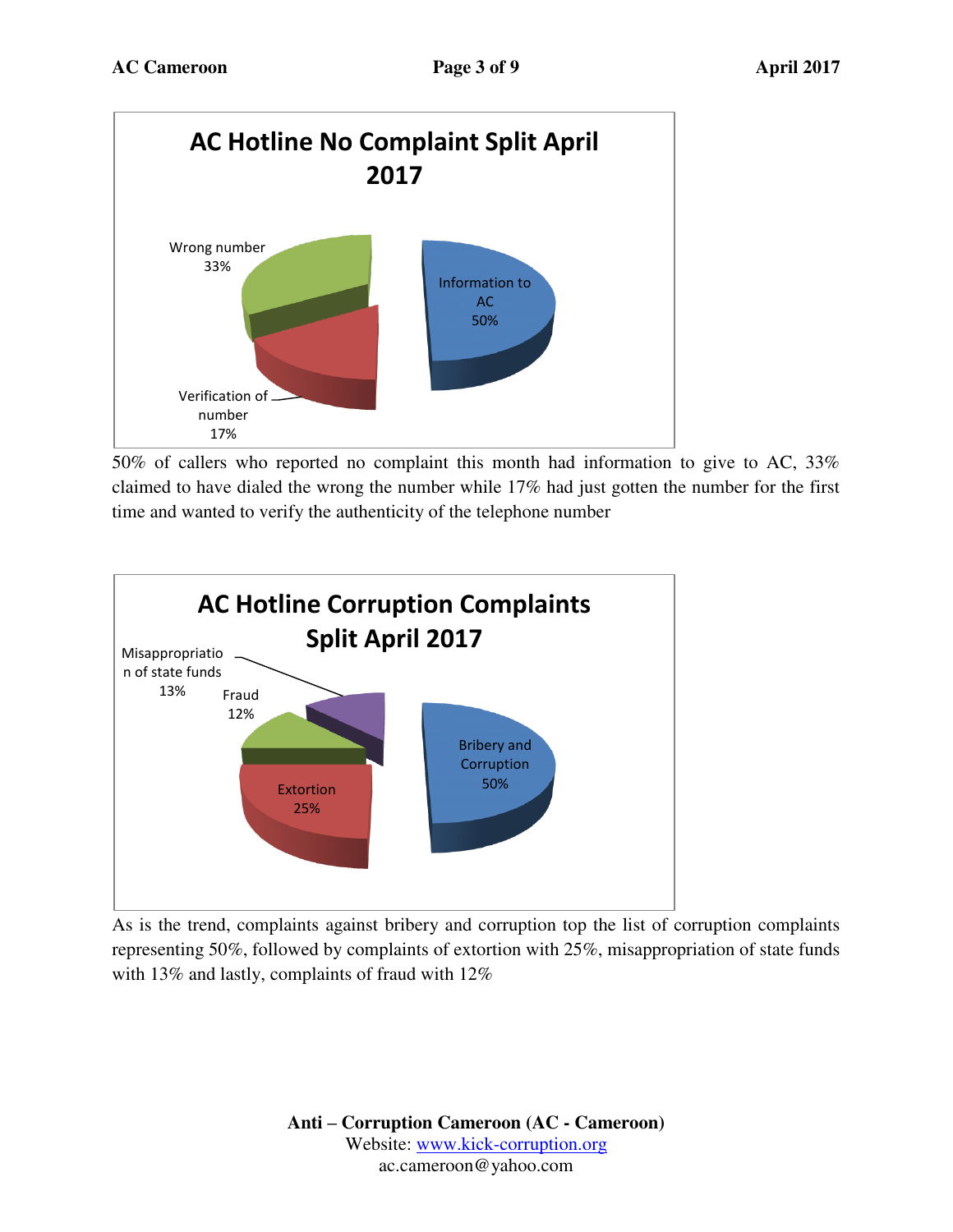

Private complaints were the highest registered non corruption complaints this month representing 50%, followed by complaints of death threats and breach of contract which had 25% each



#### 89% of callers who participated in calls this month were of the male gender while just 11% of the female gender participated in calls.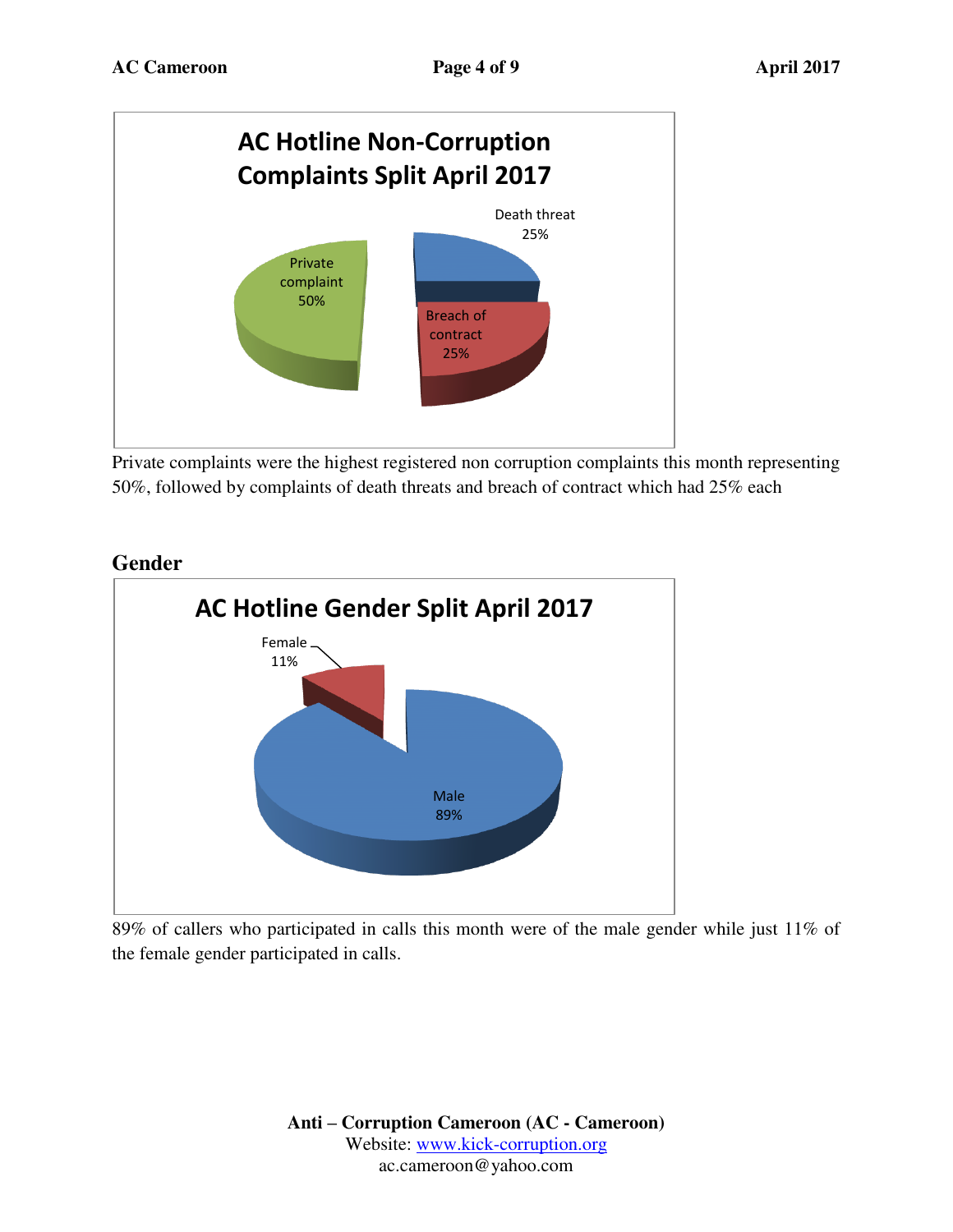## **Age Range of Callers**



60% of callers this month of April represented the adult age range, 30% represented the youth age range and lastly, 10% of callers represented the elderly age range

## **Regional Representation**



The Centre region participated with the highest number of calls representing 42% of total calls, followed by the Littoral region with 25%, then the West region with 9% and lastly, the South, Adamawa and Far North regions which participated with 8% each of calls.

> **Anti – Corruption Cameroon (AC - Cameroon)** Website: [www.kick-corruption.org](http://www.kick-corruption.org/) ac.cameroon@yahoo.com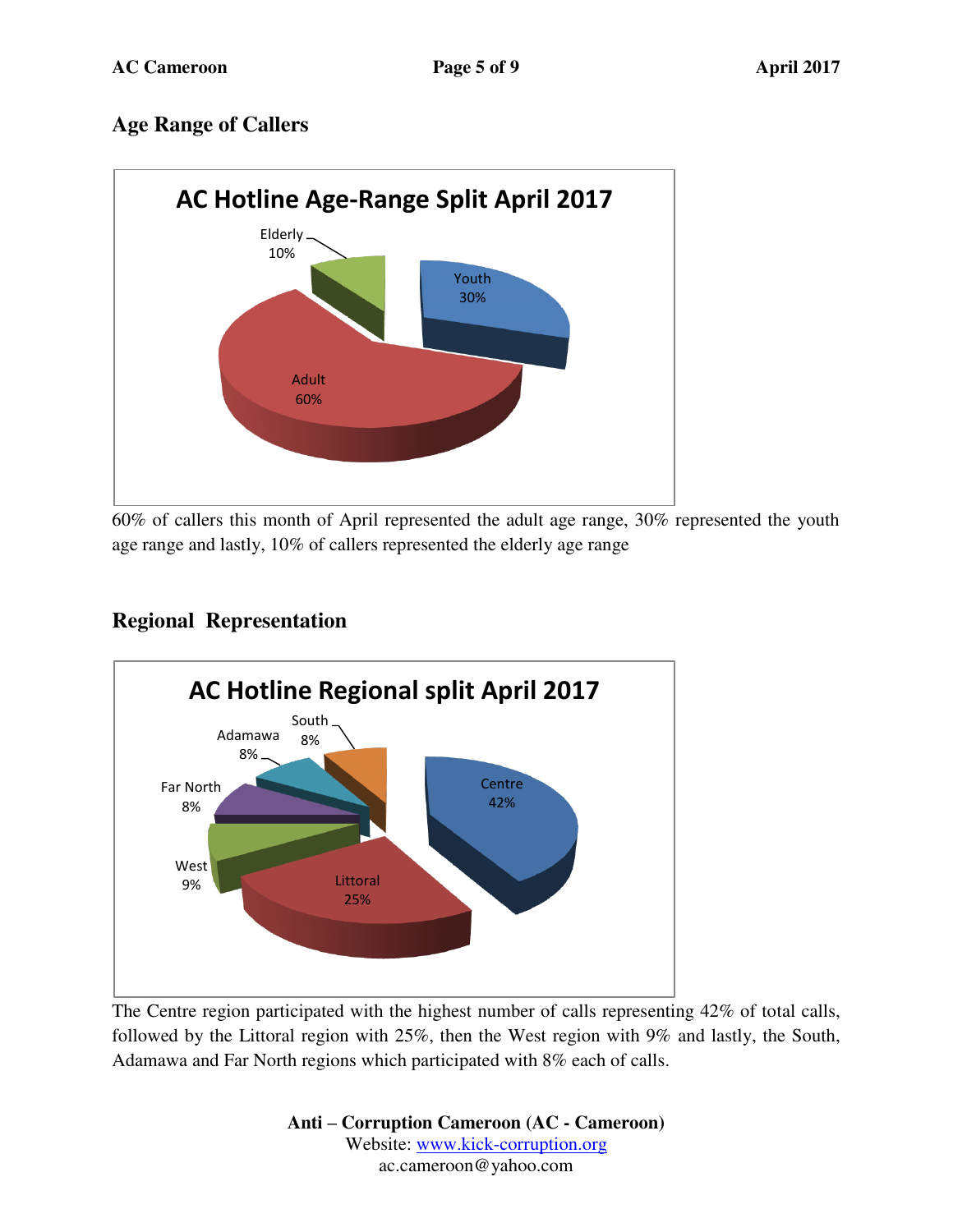#### **Investigations**

Investigations were carried out on a new case on bribery and corruption opened this month. The victim reported the regional delegation of state property and land tenure of Ebolowa in the South region for demanding 2,000 francs cfa from users before they could sign the plan of their lands to which no fee was needed for signature. AC was unable to get the divisional delegate of land tenure but spoke with the secretary who claimed that the money collected was used to pay volunteers they send out to the field. They were advised to prepare an official document notifying the minister of land tenure and informing the public of the inside policy to collect money from users so as to avoid conflict with users in the future.

## **Legal follow-up**

Legal follow-up continued this month on the corruption case involving many counts with about three hundred victims opened in the month of October 2016. A veteran lawyer is presently studying the case file with the bailiff's declarations that were registered at the taxation office (a certified report of the site of offense, the report auditioning the victims and the summons that summoned the commissioner to restitute the goods seized from victims). He is also in the process of auditioning the victims to prepare them to testify in court.

## **Health Corruption Hotline**

The Health Corruption hotline received 6 calls this month of April with no complaint registered. Data from the calls has been analyzed as represented on charts below.



83% of calls were responsive while 17% of calls were non responsive

**Anti – Corruption Cameroon (AC - Cameroon)** Website: [www.kick-corruption.org](http://www.kick-corruption.org/) ac.cameroon@yahoo.com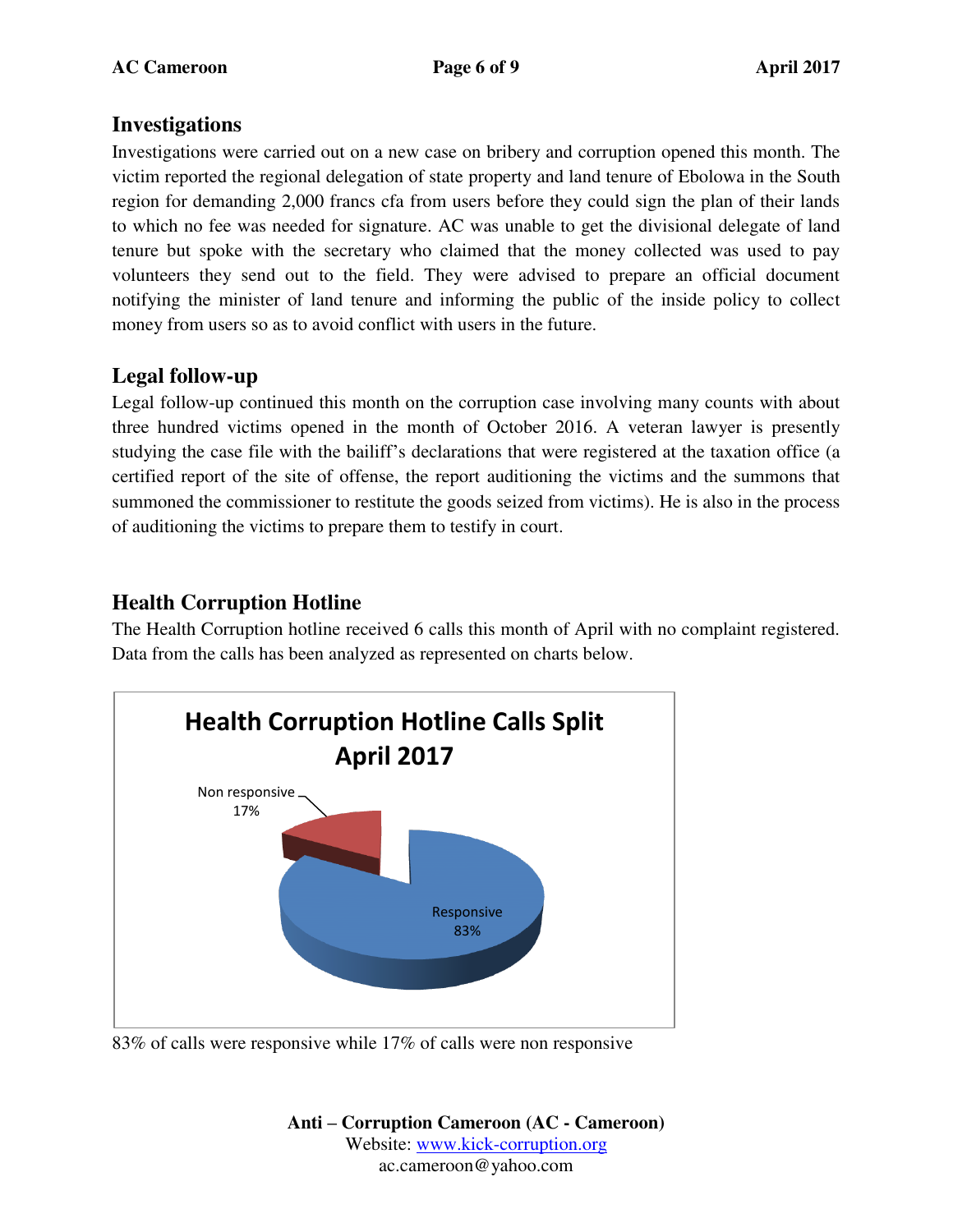## **Gender**



The female gender participated with 60% of calls this month of April while the male gender participated with 40% of calls

# **Age Range of Callers**



This month of April, just two of the age groups participated in calls. The adult age range participated with 75% of calls while the youth age range participated with 25% of calls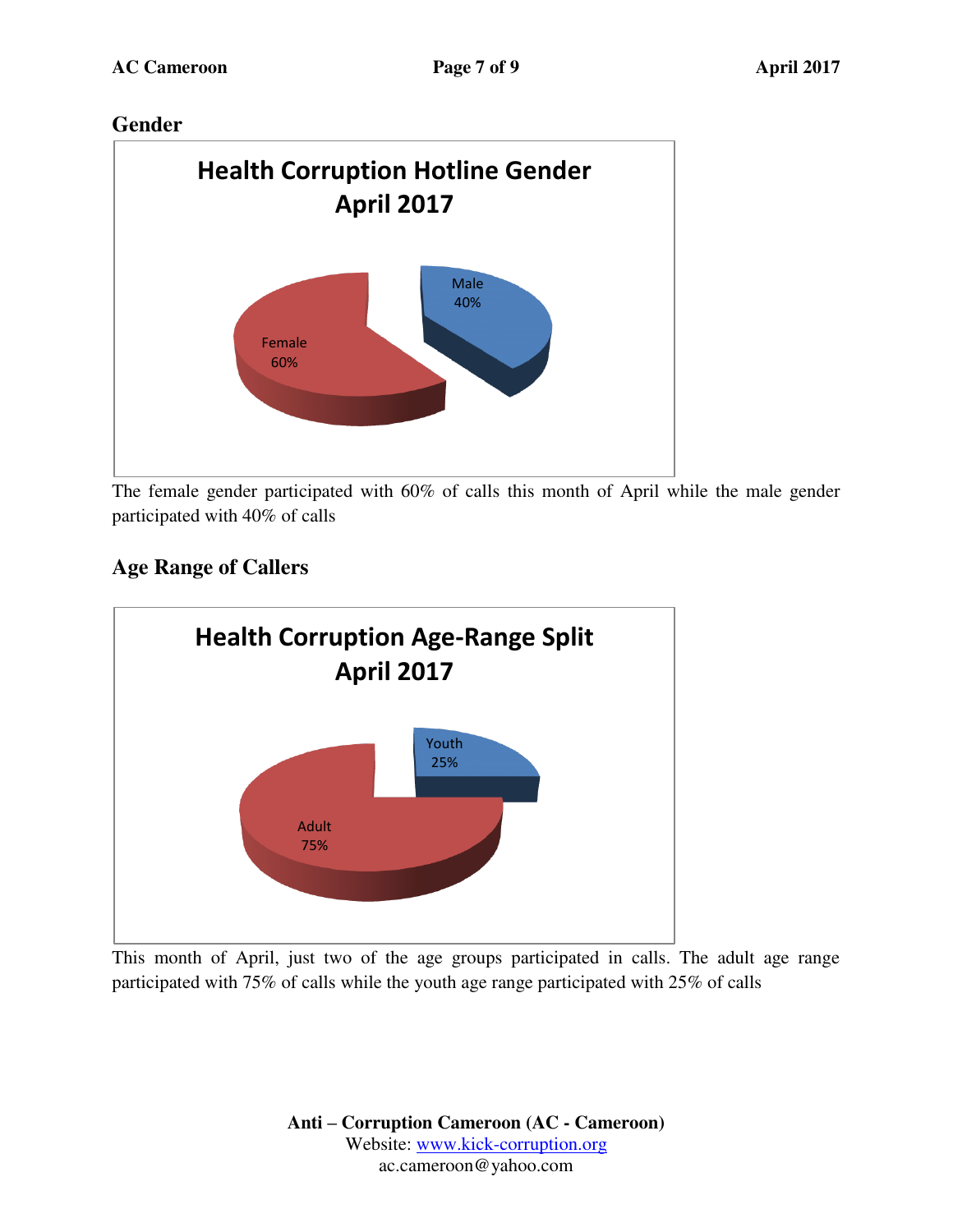#### **Regional representation**



The Adamawa region participated with the highest number of calls this month representing 40% of total calls, followed by the Centre, the Littoral and the South West regions with 20% each.